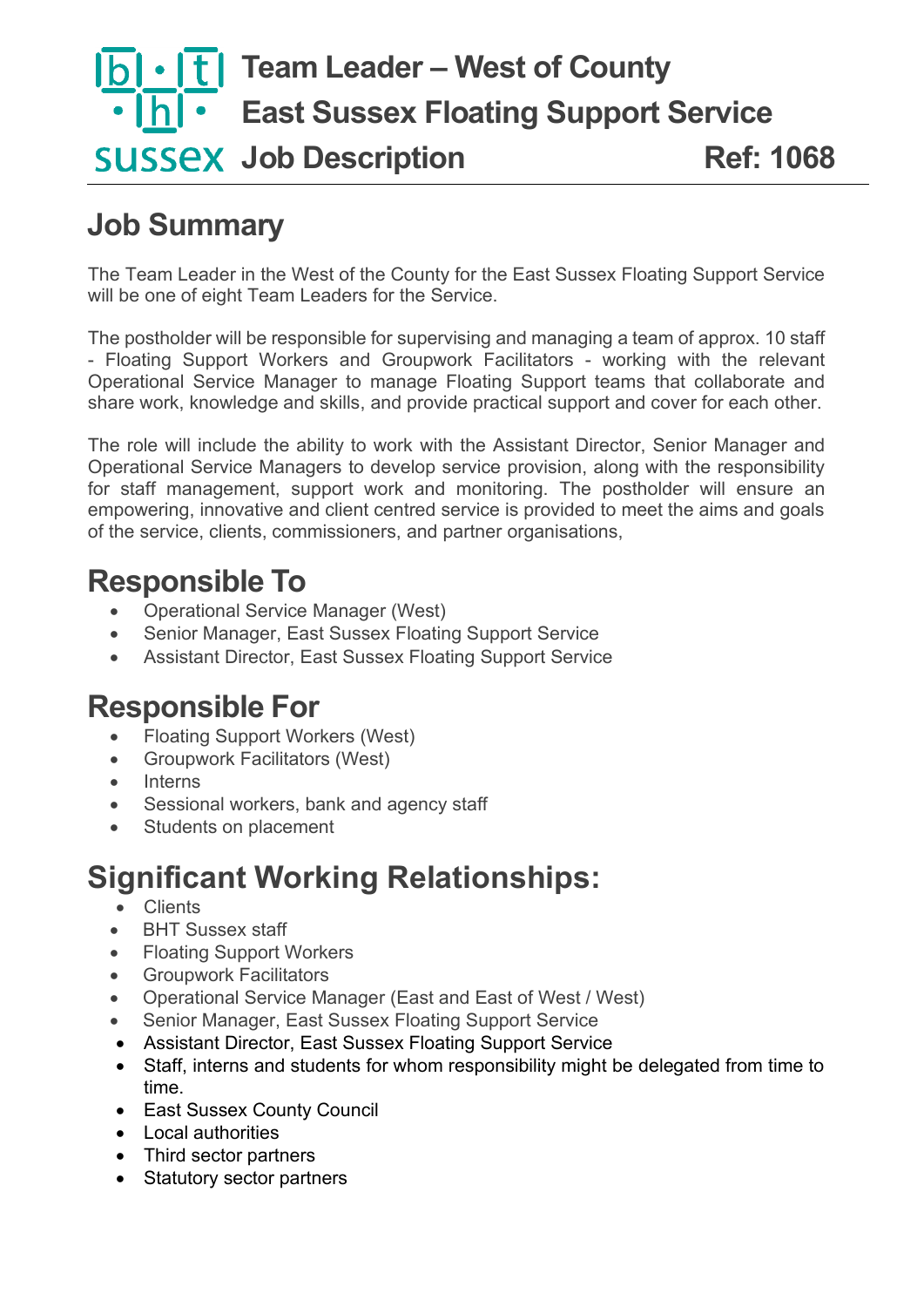### **Duties / Responsibilities**

#### **Key responsibilities**

- 1. To work closely with the Operational Service Managers to share and co-ordinate practice and support work across the Floating Support teams
- 2. With the Operational Service Managers, to be responsible for the efficient and effective delivery of the Floating Support Service, ensuring the delivery of an innovative, modern and client-focused service
- 3. To effectively co-ordinate and support the work of the Floating Support Team
- 4. To allocate clients appropriately to Floating Support Workers, monitoring caseloads and complexity
- 5. To manage and support Groupwork Facilitators to provide group sessions, and to develop materials and resources for the team to deliver planned group sessions with confidence.
- 6. To provide additional rapid response for urgent support and for higher risk clients/situations
- 7. To ensure support is delivered within the Service KPI targets, taking appropriate actions and communicating effectively with the Operational Service Manager
- 8. To support staff to remain persistent and avoid withdrawal of support where clients are reluctant to engage
- 9. To investigate disengagement, and further personalise our approach to maximise accessibility e.g. moving visit times/venue
- 10. To monitor and audit the quality of service provided to clients, encouraging and facilitating participation in service improvements and developments
- 11. To forge and maintain strong, positive and co-operative partnerships to best meet the target outcomes of the Service
- 12. To ensure the Service delivers a responsive approach to crisis situations and support interventions, which may include the need for flexible working hours
- 13. To monitor and report on relevant performance targets and take appropriate action as required
- 14. With the Operational Service Managers, to take responsibility for the health and safety of the Floating Support team
- 15. To ensure safeguarding is a key priority for all and that all concerns are robustly managed and reported according to BHT Sussex policies and procedures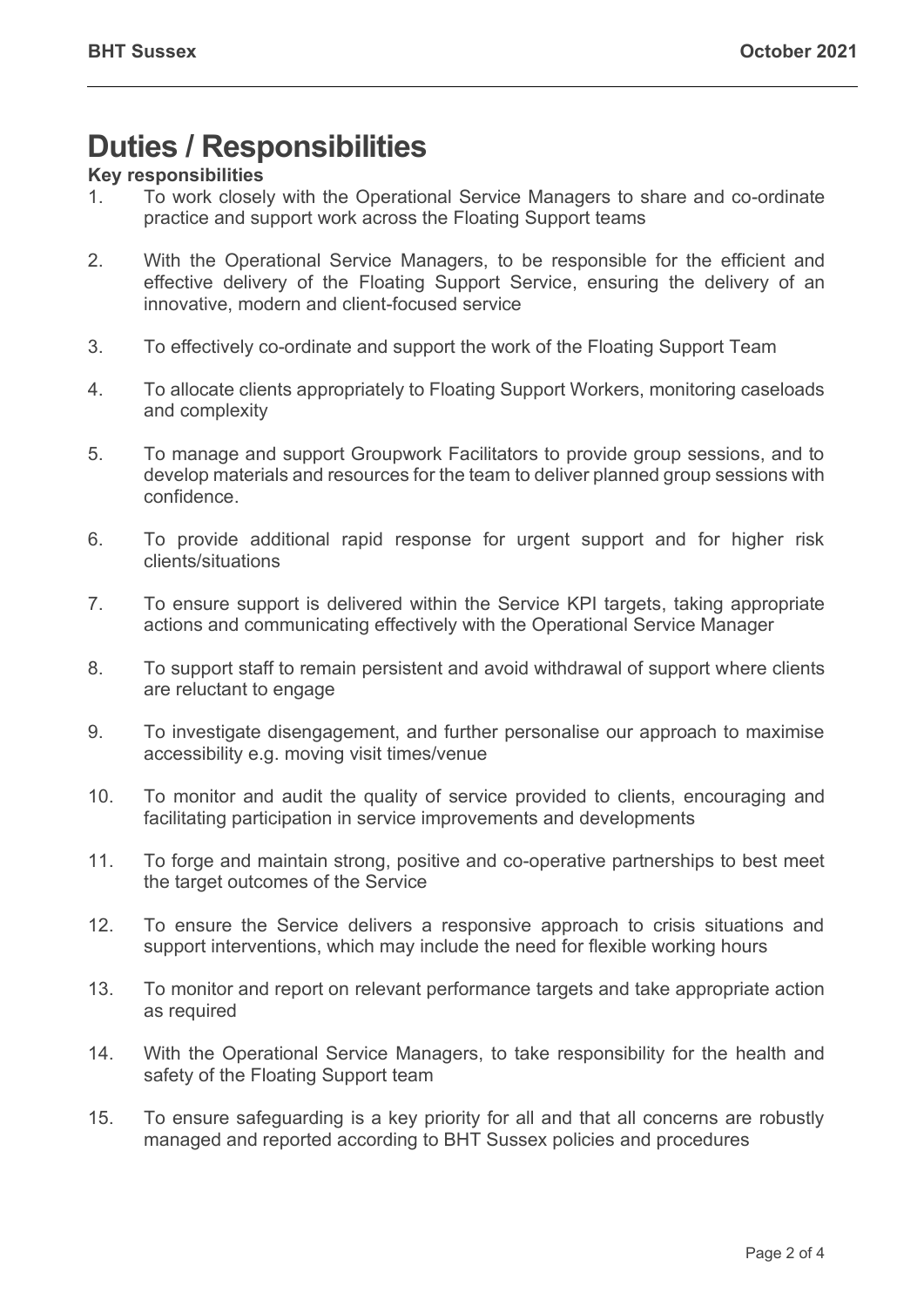- 16. To work with the Operational Service Managers to identify and put in place appropriate management plans for all risk factors associated with the operational activities of the team
- 17. To develop and encourage an empowering and client centred approach in all aspects of service delivery, using psychologically informed frameworks and reflective practice models.
- 18. To ensure meaningful client engagement and involvement is integrated across the Service
- 19. To represent the Service at relevant external meetings, groups and forums.
- 20. Responsibilities for disciplinary matters, grievances and complaints
- 21. To uphold and promote BHT Sussex's commitment to awareness, empathy and a personal commitment to addressing equality and diversity issues

#### **Staff Management**

- 22. With the Operational Service Managers, to recruit new staff.
- 23. To take responsibility for the induction, supervision and training of staff, volunteers and students.
- 24. With the Operational Service Managers, to develop training and skills plans for staff – in particular to support staff to work confidently with the needs of clients of all ages
- 25. To facilitate reflective practice sessions with staff
- 26. To arrange, attend and facilitate regular team meetings.
- 27. To undertake regular supervision sessions with staff and complete annual staff appraisals.
- 28. To adhere to BHT Sussex employment and staff management policies and procedures.

#### **Support**

- 29. To ensure clients receive high-quality support and advice.
- 30. To ensure effective needs and risk assessments are carried out and regularly reviewed, and that effective and reliable support plans are introduced and updated with all clients
- 31. To support staff with complex cases, attending review meetings and liaising with professionals where necessary